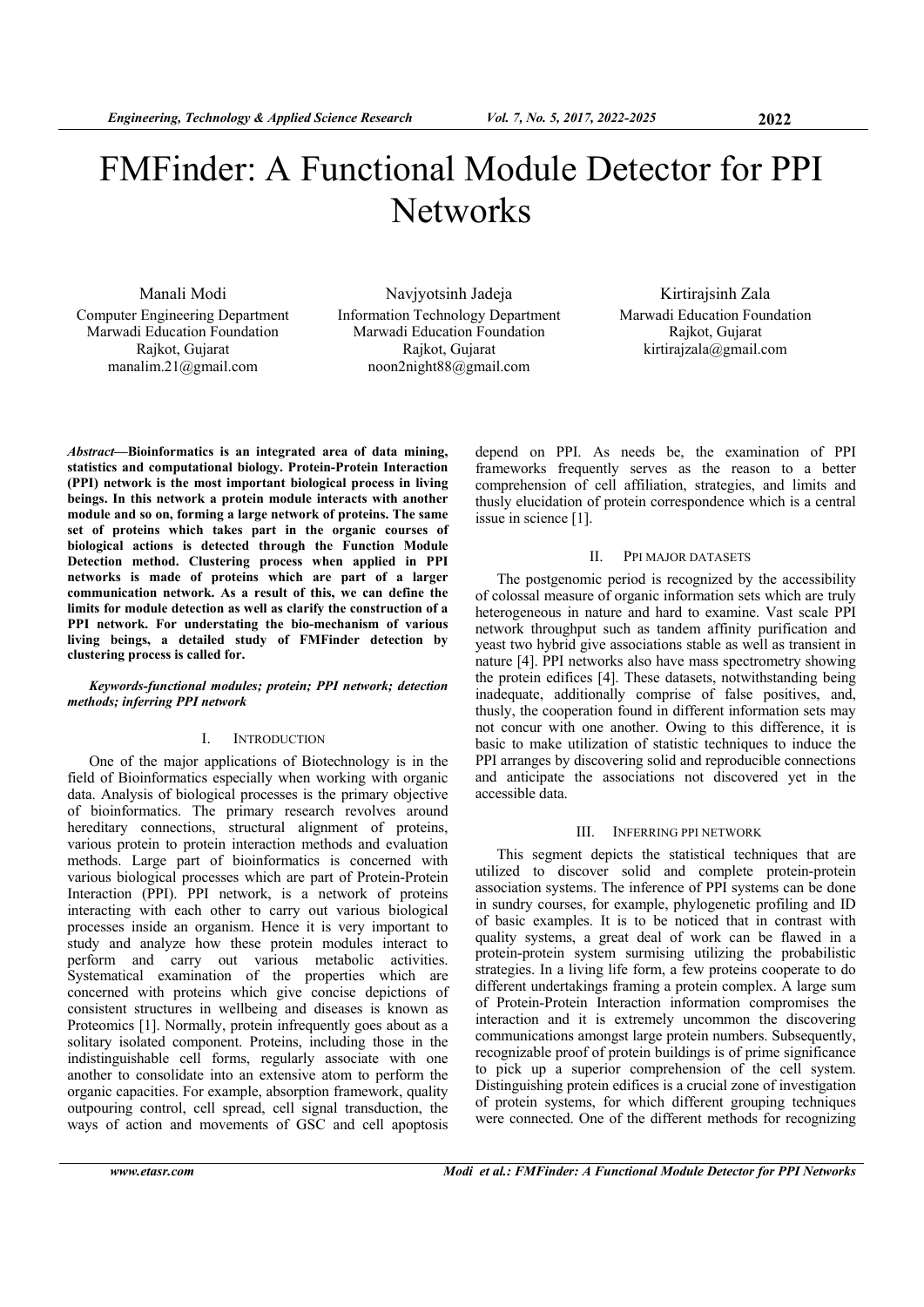the protein buildings incorporate diagram division, where the chart is grouped into subgraphs utilizing expense based pursuit calculations. Another methodology is extensively ordered as protection crosswise over species, where arrangement devices are utilized to discover the edifices that are normal in numerous information sets originating from distinctive species. The conclusion of human genome sequencing in turn makes proteomic examination a standout amongst the most critical of life science processes. A systematical investigation procedure in which various properties concerned with are investigated. This investigation helps in representing the structure, capacity and the control of natural frameworks defining health and sickness [1]. At times proteins go about as single disengaged elements. On the other hand, proteins included in the same cell regularly associated with one another to join into an extensive particle. Case in point, the methods and exercises of the hereditary substance duplicate, quality declaration control, cell signal transduction, digestion system, cell proliferation are related to PPI. They are the foundation of organic courses of action occurring in life forms. Consequently, the examination of PPI systems commonly serves as the premise to a superior comprehension of cell association, courses of action, capacities and subsequently to the explanation of protein communication which is a focal issue in science [2]. Last decade saw PPI information dissected by high throughput test systems. Such as two hybrid frameworks, protein chip innovation and mass spectrometry. Established approach to focus protein capacity is to discover homologies between an unannotated protein and other protein utilizing grouping comparability calculation [3]. Numerous coordinated PPI systems have performed identification processes. The huge size of PPI system information becomes a tedious task to effectively distinguish various organic modules as well as essential examination subject in genomic time. There are various organic trial systems to identify functional modules in PPI systems.

# *A. Module Detection Survey [1]*

The authors have dissected existing issue and present metrics for distance. Also they categorized the overall arrangement of practical module discovery as well as execution of numerous calculations by using known values. Final execution in the current scenario is the investigating of the network system. Essential idea driving the research is to distinguish utilitarian modules from existing network. By organizing and utilizing diverse bunching routines with distinctive calculation. In the current research different problems are introduced to assess the discovery of module and its quality and also counting location system's execution. Parameters are Sensitivity, Precision, F-Measure, Recall, Accuracy and Positive Predictive Value, and p-value measure. This research portrays procedures which recognize utilitarian module in comparison with current network.

# *B. DFM-CIN Algorithm [2]*

The authors have presented a novel structure which identifies protein complexes. This paper also proposes practical approach by acclimatizing hereditary component statement information into datasets of PPI. DFM-CIN is the proposed method which calculates revelation of useful module in view of

the distinguished edifices. Authors developed Protein Protein Interaction network as a part of static systems of TSNs. The proposed structure not only calculates but can also recognize protein complexes and modules. The research findings of the authors recommend functional modules identification with the help of protein complexes.

## *C. Protein Function Prediction Using ANN [3]*

Authors have built a model by using weighted graph for protein interactions. This acts as a base to put forward and reflect facts related to small world network property. This property filters protein interaction network reliably. In certain situations, individual protein has multiple functions. This makes it an issue of multi labeling in a weighted graph problem. The procedure shows very high reliability amongst the connections of protein in the network. The suggested approach has been tested on MIPS datasets showing high performance in terms of precision and recall while using ANN.

#### *D. MOFinder Algorithm for Overlapping Modules [4]*

MOFinder for large PPI networks is proposed by the authors in [4]. PPI data file is primarily converted into sparse matrix in this approach. Then this sparse matrix is processed with global Approximate Minimum Degree Ordering as well as local AMD. Local sparse matrix and local AMD are generated using sliding window protocol along the diagonal. Clustering coefficient for this matrix is required to be calculated and if found higher than the cutoff then we save the sub modules. Else they are discarded. Finally sliding window goes diagonally to fetch remaining modules. Detection of small modules is not possible with this algorithm.

#### *E. Overlapping Modules Mining Using LGT [5]*

Authors proposed a method in which they have used Line Graph Transformation for discovering utilitarian modules from large network as well as accumulate ones identifying protein module structure. Resulting modules are identified with projected algorithm which shows high scope among fly, yeast, and worm network of proteins. Investigation on yeast protein networks recommends enormous protein modules which have been found with association of capacity annotation, localization as well as buildings blocks of proteins.

# *F. COACH Algorithm [6]*

In this paper authors promoted COACH method for anticipating constructions with the help of recognizing protein complexes as well as containing protein associations. They measured and investigated protein groups from different viewpoints. From first view, they execute widespread correlation among projected method as well as present approaches with consideration of expected groups in contradiction of targeted protein structures. Second, they admit focal point linking edifices exploiting dissimilar biological evidence as well as learning.

## *G. Fuzzy Clustering Algorithm [7]*

Authors have proposed a method in which they have secluded the capacity of Q fluffy cluster. This means they have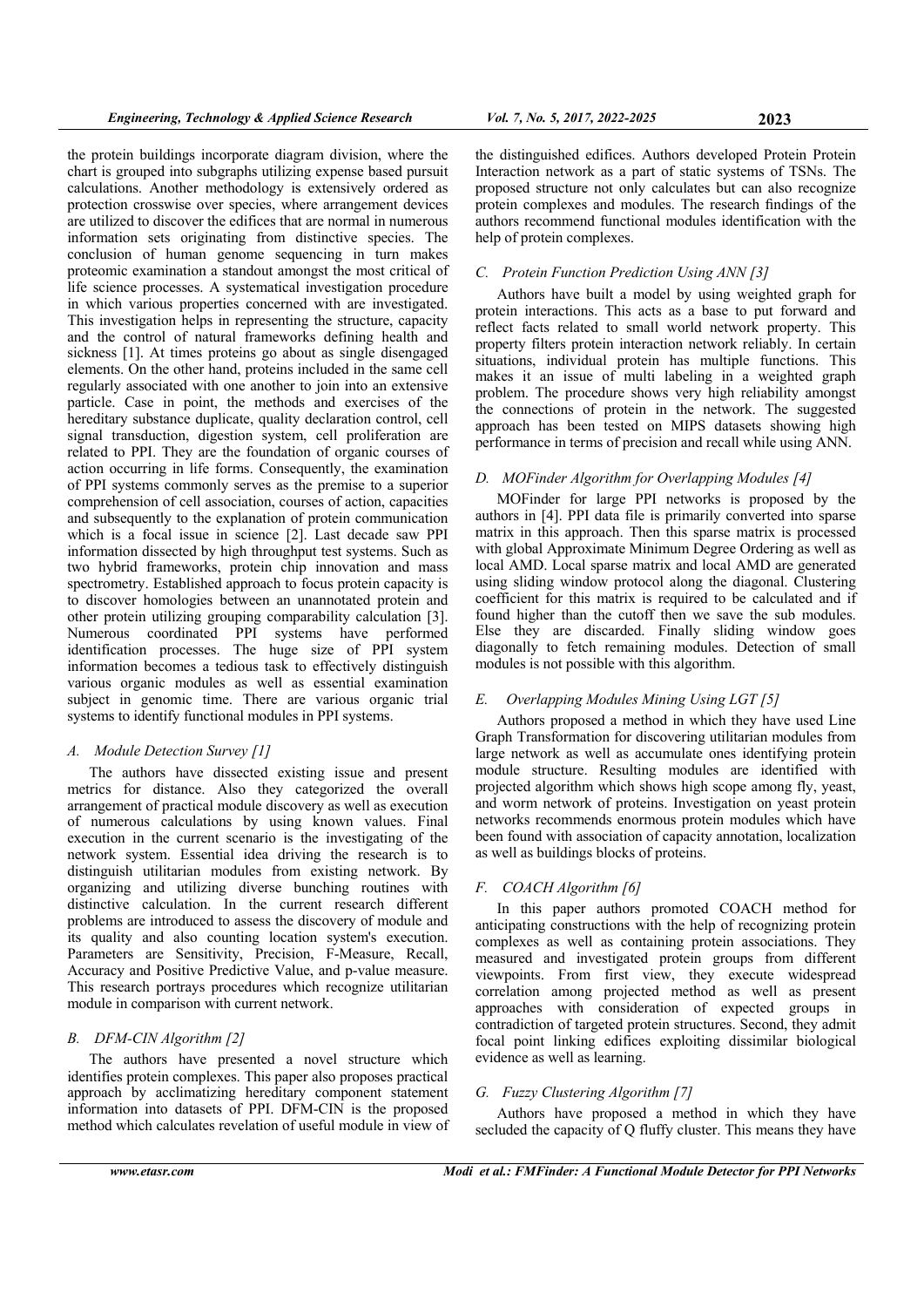applied grouping strategy in order to discern the covering group structure. The research shows the higher efficiency of the new algorithm in detecting appropriate number of clusters and good clustering.

## *H. Functional Module Detection Using Metrices [8]*

Authors have addressed various problems arising while developing protein protein connections and resultant issues of protein communication information. Hence, they advised for usage of betweenness commonality decomposition for calculating customs edge shared trait and for the recognizing of practical modules from the extensive networks.



#### Fig. 1. Intferring PPI Network

#### IV. PROPOSED FRAMEWORK

All the above procedures devised some shortcomings with the reference of quantity of practical module recognition. Hence, FMFinder approach is designed for amending enactment of prevailing procedure. The steps for the proposed flow of the algorithm are shown in Figure 2. For the proposed FMFinder, PPI file in terms of protein network and clustering coefficient 0.45 are the inputs and in turn functional modules from the Human and Yeast database are the production of the protein networks. Figure 3 shows the proposed algorithm FMFinder for functional module detection.

### V. IMPLEMENTATION AND COMPARISON WITH EXISTING **TECHNIQUES**

Human PPI Dataset and Yeast PPI Dataset were used to perform FMFinder algorithm based implementation. Interacting protein data is stored in these datasets. Human dataset was collected from Human Protein Release Dataset (HPRD). Yeast dataset was collected from Dataset of Interacting Proteins (DIP). 1800 protein interactions are included in the Yeast dataset and 39200 interactions of proteins are found in human PPI network. FMFinder algorithm processes on these datasets to detect functional modules. Analysis and comparison with earlier algorithms and approaches along with their limitations are described in TABLE I. Table II depicts modules identified with its major modules for human dataset. Table III depicts modules identified with its major modules for yeast dataset. From this review it is obvious that FMFinder outflanks when applying to

yeast and human datasets for overlapping module detection. This relative study will be helpful for the examination of the diverse algorithm which is valuable for the detection of protein modules. Despite the fact that LPCF has most anticipated proteins and covered proteins it has less utilitarian rate. Figure 5 shows modules that are predicted and covered proteins by the algorithm in Human Database. As shown in the Figure 5 and Table II FMfinder algorithm has highest predicted proteins and covered proteins as compared to other algorithms for human database. Figure 6 shows functional percentage of identifying modules from the large network by different algorithms in Yeast Database. It can easily seen from the Figure 6 and Table III that FMFinder shows highest functional percentage for detecting functional modules for Yeast database. Thus FMFinder has highest accuracy for discovering overlapping modules from PPI complex network.

1. First stage is to get PPI dataset as a data PPI record.

2. Then check whether data is suitable to continue further for the utilitarian module location.

3. Convert PPI organize into meager framework

4. Apply Multiple Minimum Degree (MMD) calculation for the recognition of the utilitarian modules

5. Finally, functional module identified by taking after every above step.



Fig. 2. Proposed Flow of FMFinder Algorithm

| Input: 1. PPI file in form of Protein1. Protein2 |  |  |  |  |
|--------------------------------------------------|--|--|--|--|
| 2. Clustering Coefficient (CC)                   |  |  |  |  |
| Output: Functional Module                        |  |  |  |  |
| $Mat = zeros (P, P)$ :                           |  |  |  |  |
| for each p e P do                                |  |  |  |  |
| Mat $(p1, p2) = 1$ ;                             |  |  |  |  |
| end for                                          |  |  |  |  |
| $FM = MMD (Mat);$                                |  |  |  |  |
| if CC $(TM) \ge CC$ do                           |  |  |  |  |
| Add FM to functional modules                     |  |  |  |  |
| End if                                           |  |  |  |  |
| for each modules M1 in functional modules do     |  |  |  |  |
| If module M1 e module M2                         |  |  |  |  |
| discard module M1 from functional modules        |  |  |  |  |
| end if                                           |  |  |  |  |
| end for                                          |  |  |  |  |
|                                                  |  |  |  |  |